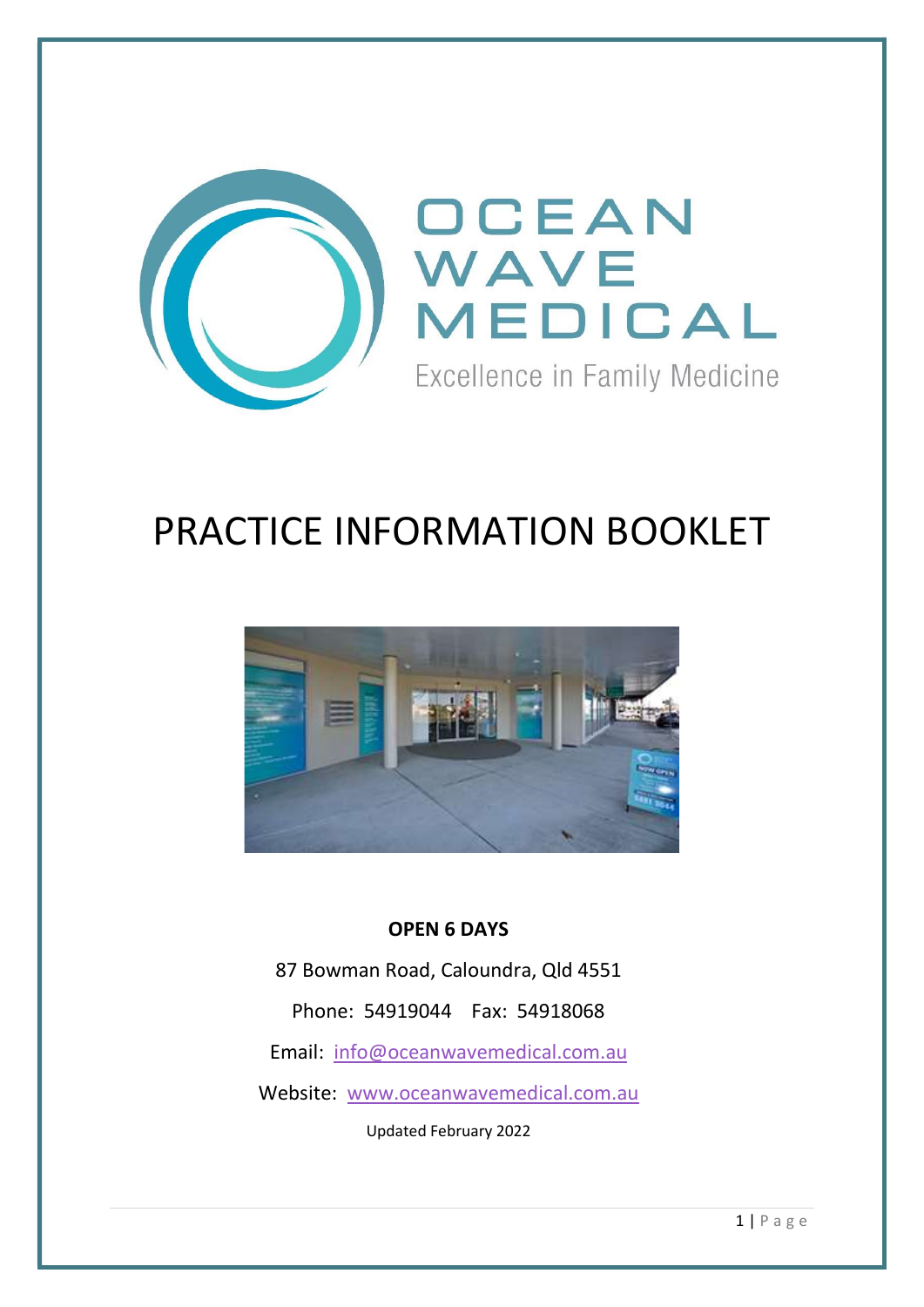# OCEAN WAVE MEDICAL

87 BOWMAN ROAD, CALOUNDRA QLD 4551 PHONE: 54919044 FAX: 54918068 Email: info@oceanwavemedical.com.au www.oceanwavemedical.com.au

Welcome to Ocean Wave Medical (Formerly known as Currimundi Medical Centre). Our Medical

practice has been providing patients with medical services in Caloundra since 1990. We are committed to enhancing the health and well-being of the local community by providing every patient with the best possible care through integrated clinical practice and education. Our experienced team of male and female Doctors are here to take care of all your medical needs offering a professional and high-quality service in a personal, friendly and relaxed atmosphere. Our team can provide medical care for the whole family from newborn babies through to the elderly.

MISSION STATEMENT: OCEAN WAVE MEDICAL combines ethical conduct with excellence in meeting the holistic needs of patients and customers.

This Practice is committed to promoting wellness and disease prevention to all patients. We do not discriminate in the provision of excellent care and aim to treat all patients with due respect.

The staff of OCEAN WAVE MEDICAL are provided with the highest standard of training and a supportive and positive corporate culture to ensure it is an Employer of choice.

The OCEAN WAVE MEDICAL doctors and allied health professionals are committed to providing the highest standard of medical care to its patients.

OCEAN WAVE MEDICAL continues to grow its model to promote its values and performance in the health industry.

| Dr Amir Akram<br>MBBS, FRACGP            | Special interests include: Skin Checks and Minor Procedures, Travel Vaccinations,<br>Implanon, Aged Care, Chronic Disease Management, Cardiovascular health,<br>Employment Medicals & other Health Medicals, Workcover & InjuryNet Doctor.<br>Speaks: English and Bengali                                                     |
|------------------------------------------|-------------------------------------------------------------------------------------------------------------------------------------------------------------------------------------------------------------------------------------------------------------------------------------------------------------------------------|
| Dr John Fogarty<br>MBBCH (Belf.), FRCS   | Special interests include: Skin Checks & Minor Procedures, Chronic Disease<br>Management, Diabetes, Asthma, Workcover and InjuryNet Doctor, Employment<br><b>Medicals</b><br>Speaks: English and Italian                                                                                                                      |
| <b>Dr Tony Moor</b><br>MBBS, FRACGP      | Special interests include: Aged Care, Palliative Care - Visiting Nursing homes, Cardio<br>Thoracic Medicine, Skin Checks & Minor Procedures, Venesections, Iron Infusions                                                                                                                                                     |
| <b>Dr Shad Chowdhury</b><br>MBBS, FRACGP | Special interests include: Palliative Care, Dermatology and Paediatrics. Having<br>completed a Primary Certificate of General Dermatology and undertaken studies in<br>Child Health.                                                                                                                                          |
| Dr Jonathan Jing<br>MBBS, FRACGP, AMC    | Special interests include: Health Checks including Health Checks 40-49 and 45-49yr<br>old's, healthy Hard Checks, Over 75's Health checks, Travel Vaccination, Skin Checks<br>and Minor Procedures, Workcover and InjuryNet Doctor, Employment Medicals,<br>Implanon, General medicine<br><b>Speaks: English and Mandarin</b> |
| Dr Venera Edwards<br><b>MBBS</b>         | Special interests include: Preventative health, All women's health including Pap Smears<br>& Breast checks and contraception, Children's health checks and immunisations, skin<br>checks, Travel Vaccination<br><b>Speaks: English and Russian</b>                                                                            |

#### OUR GENERAL PRACTITIONERS: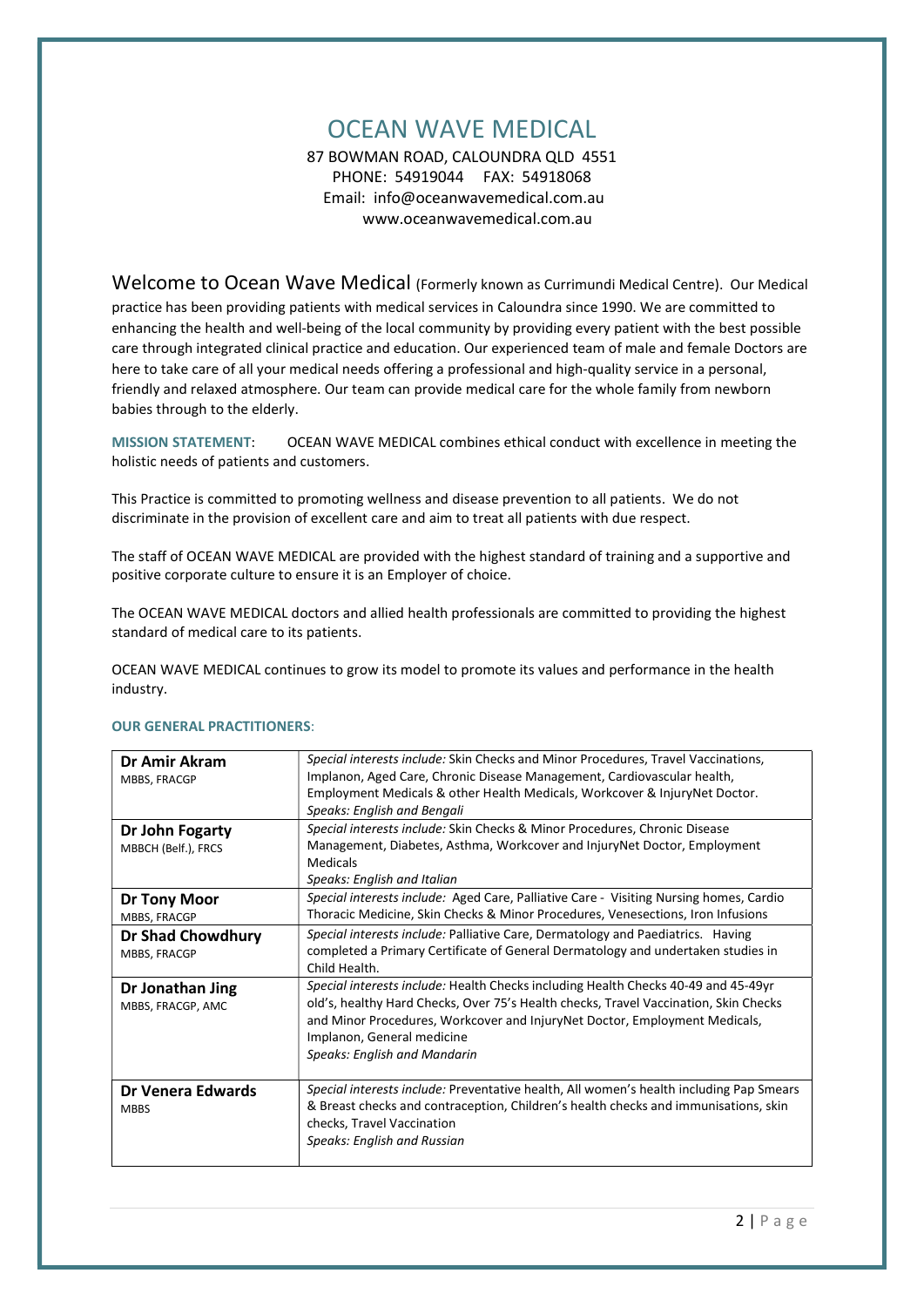| Dr Janice Choi                 | Special interests include: women's health, preventative medicine through health                                                                                                                                                                   |
|--------------------------------|---------------------------------------------------------------------------------------------------------------------------------------------------------------------------------------------------------------------------------------------------|
| MD, BMedSci                    | promotion, disease prevention. Skin cancers, Iron Infusions, Minor procedures                                                                                                                                                                     |
| Dr Win Naing                   | Special interests include: All general practice services, in particular family health,                                                                                                                                                            |
| MBBS, FRACGP                   | general medicine, men's health, paediatrics and pre-employment medicine                                                                                                                                                                           |
| Dr Zoe McInally<br><b>MBBS</b> | Dr Zoe McInally is our regular locum. Dr Zoe was the former clinical director of<br>breastscreen sunshine coast and has special interest in Women's health including<br>breast checks, pap smears, contraception and all family general medicine. |

# Appointments

A standard consultation is approximately 15 minutes in duration. If you require a longer consultation, please notify reception when booking. We understand your time is valuable, and every effort is made to keep appointment times; however patient medical needs can be unpredictable. Please accept our apologies in advance, should you experience an extended waiting period.

For skin checks, cervical screenings or more complex issues please book a long appointment up to 30 minutes. All new patients require a long appointment.

For Care Plans, Diabetic Reviews, Mental Health Plans you will require a long appointment with our Chronic Disease Clinic followed by a long appointment with your regular Doctor.

We have a number of emergency on-the-day appointments and these are available to book from 7.30am each morning for existing patients. These appointments are allocated on a first-in, first-served basis. To secure an on-the-day appointment it is best to call us at 7.30am, as they usually book our quickly. We endeavour to accommodate our existing patients that experience an emergency throughout the day using our Triage Policy.

## Practice opening hours

Monday, Tuesday, Wednesday, Thursday and Friday - 7:30am to 5.30pm Saturday – 8.00am to 1.00pm Sunday and Public Holidays CLOSED

Online Bookings available 24/7 through our website www.oceanwavemedical.com.au, then click on the GREEN BOOKING ICON.

Emergency Medical Attention If you require urgent medical attention, please dial 000

## After Hours Medical Attention

In the case of urgent care required outside of our normal hours, please call 000: For non-urgent after-hours care call: 13HEALTH: 13 43 25 84 National Home Doctor Service: 13 74 25 Caloundra Hospital Minor Injuries Clinic: 5436 8500 (open 8am to 4pm 7 days a week) Sunshine Coast University Hospital Emergency: 5202 2255 Buderim Private Emergency (fees apply) open 24 hours, 7 days. 54520599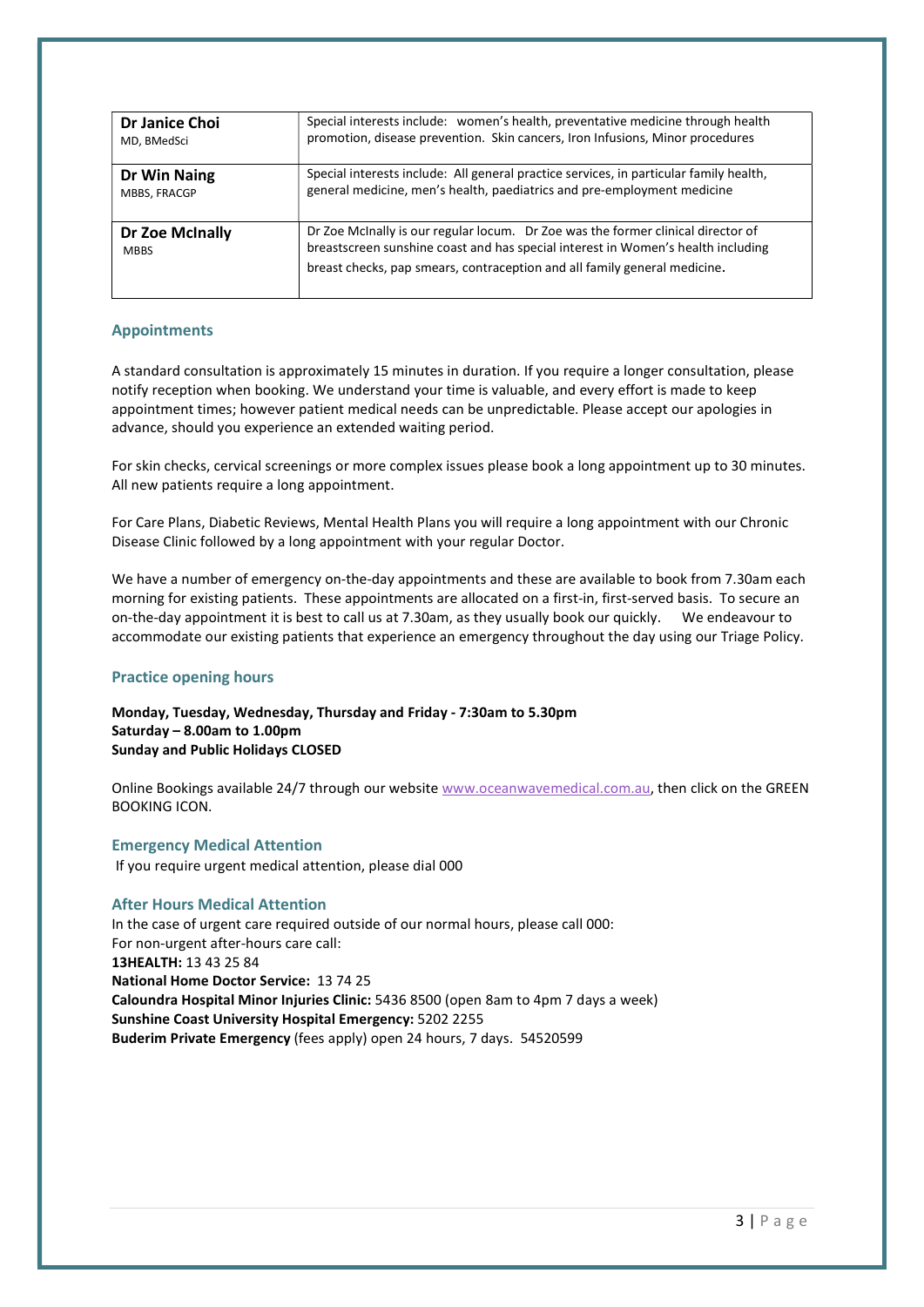#### New Patients

New patients are required to fill in a New Patient Registration Form. This can be filled on arrival before your appointment time at the clinic, or available for download from our website.

Payment is expected at the conclusion of your consultation. We will submit your claim directly to Medicare for your rebate to be paid into the account you have supplied to them.

All new patients require a Long Appointment and are required to arrive 15 minutes prior to their appointment. All new patients are required to complete paperwork and meet with our Practice Nurse prior to Doctor.

#### Fees and Billing Arrangements

Ocean Wave Medical is a mixed billing practice. Bulk billing is available 6 days a week for those that are eligible.

Those on an aged care pension, health care card or pension concession or children 15 years and under are eligible for bulk billing, conditions apply to first visit for Health care card holders and other types of pension card holder, private fees apply on first visit, then you will be bulk billed from the second visit onwards if concession card current. Fees are reviewed on  $1<sup>st</sup>$  July each year, check with reception to confirm current fees.

#### Weekday Fees

Standard consultation fee (Level B): \$80.00 (rebate \$39.10) Long Appointment & New Patients consultation fee (Level C): \$125.00 (rebate \$75.75) Extensive consultation fee (Level D): \$170 (rebate \$111.50)

#### Saturday Fees

Standard consultation fee (Level B): \$85.00 (rebate \$39.10) Long Appointment & New Patients consultation fee (Level C): \$130.00 (rebate \$75.75) Extensive consultation fee (Level D): \$175 (rebate \$111.50)

#### After Hours Fees apply before 8am weekdays

Standard consultation fee (Level B): \$105 (rebate of \$51.00) Long & New Patients consultation fee (Level C): \$145 (rebate \$87.40) Extensive consultation fee (Level D) \$185 (rebate of \$122.55)

Please note that fees may vary according to the time spent with your Doctor. Individual Doctor Consultation fees may also vary. Rebates direct to your account from Medicare can be done at time of consult.

International students covered under Bupa and Allianz, Medibank and NIB can have their insurance company pay their consult fee and are eligible for direct billing with no upfront fees. HICAPS machine is available to process claims direct.

Private Fees – for Procedures, Wound dressings, casting etc a private fee maybe charged in addition to the consultation fee, please discuss with your GP the cost of the dressings required for your care. If patients prefer, they are welcome to purchase appropriate dressings directly from their pharmacy of choice and bring to the appointment for the nurses to use.

#### Payment Methods

Cash, EFTPOS, Credit Card. Payment of fees is required at the time of service

Medicare Rebates are done whilst you are here, for patients who have their bank details registered with Medicare. For Bulk Billing Patients you are required to sign a DB4 Bulk Billing Assignment form prior to leaving, so that your Doctor can submit your bulk billing claim. A copy of this billing assignment will be offered to you.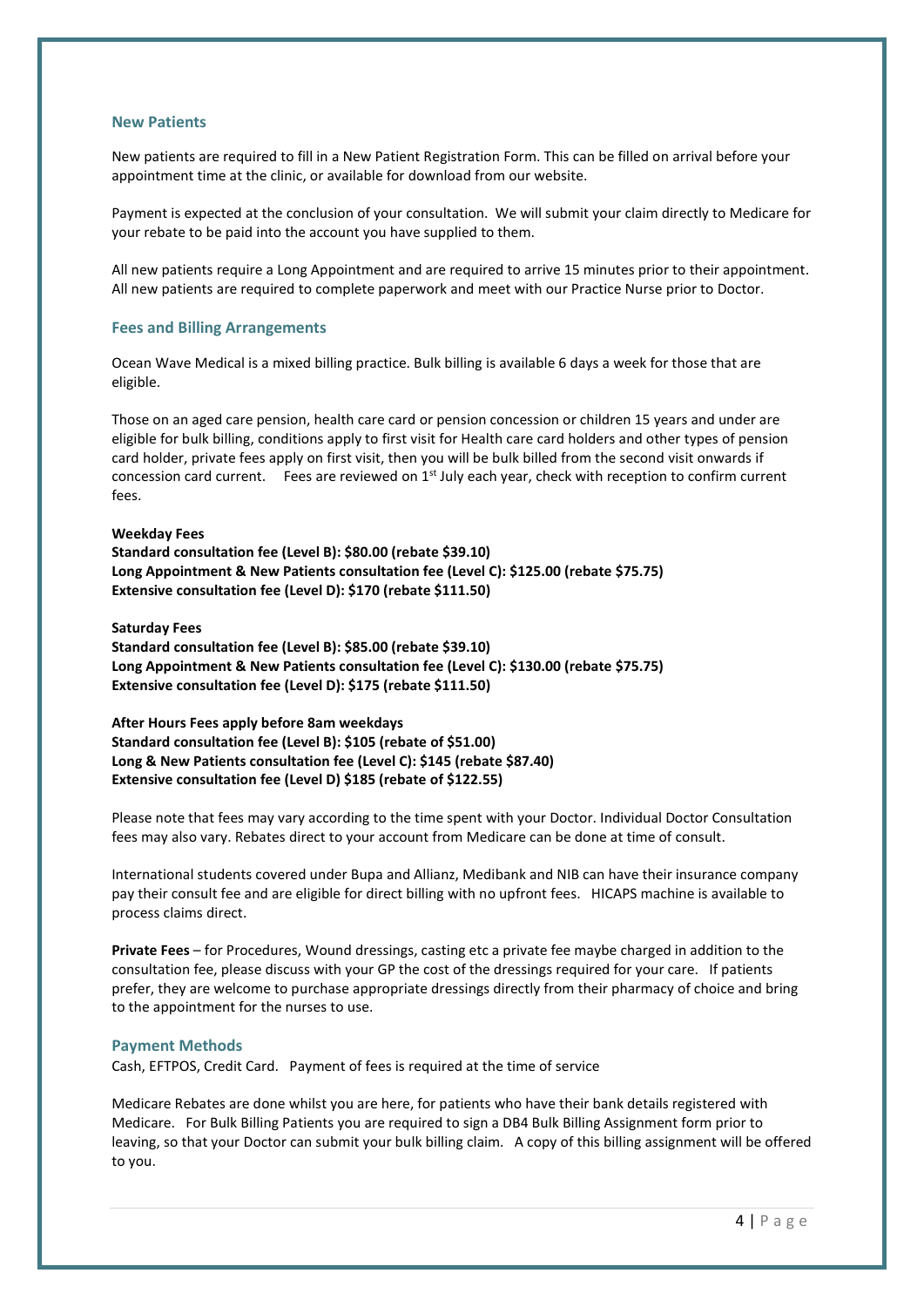Cheques and credit terms are only available by prior arrangement with Management. Company Medicals will be invoiced if approved prior. Diners Cards and AMEX are not accepted.

# Our Services

We offer a full range of General practice services including:

- Women's Health cervical screening, breast care, contraception, implanon, ante-natal and post-natal care, menopause and much more
- Children's Health new baby checks. Children's health and immunisations.
- Cardiovascular clinic
- Asthma Clinic
- Diabetes Clinic
- Skin Checks
- Minor Procedures
- Health Assessments over 75's, 40-49yrs, 45-49yrs, Intellectual, Healthy Heart Checks
- Health Checks female and male full health checks
- Workcover including Injurynet
- Pre-employment medicals. Audio, ECG, Drug & Alcohol screening
- Drivers Medicals Commercial and Health Medicals and over 75's drivers medicals
- Travel Vaccine Clinic including yellow fever accredited
- Palliative and Aged Care
- Venesections
- Iron Infusions
- Recreational Dive Medicals

#### Telephone Contact with Doctors

Each Doctor has his/her own preference for accepting and returning calls. In most cases, a message will be sent to the doctor for their attention, if the doctor is with another patient and your call will be returned when the doctor is available.

Telehealth is now available as an appointment which can be done through phone call or telehealth video call. Patients who have had a consult in last 12 months face to face with our clinic are eligible to have a Telehealth consult. Bulk Billed for our HCC holders and children, with reduced fees for patients on mixed billing. Can be booked with your Doctor for script renewals, referrals or consults.

## Cancellations

We offer an appointment reminder system. You will be sent a reminder 24hours prior to your appointment via text message. Through this link you can confirm your appointment or cancel your appointment. Cancelling appointments is totally understandable. 24 hours' notice is appreciated if possible, but we ask that you call the Clinic at least 2 hours prior to your scheduled appointment to cancel. This allows other patients to utilise that appointment time. A non-attendance Fee of \$20 will be charged for any non-attendance or for cancelling under 2 hours of your appointment and no further appointments can be booked till this fee has been paid.

#### Travel Clinic

Ocean Wave Medical is an accredited Yellow Fever Vaccination Centre. All your travel vaccines and travel Health advice is available on site. Please book 6-8 weeks before your trip to ensure you have left enough time for the vaccines and have received the correct health advice. Flu vaccines and COVID Vaccines also available.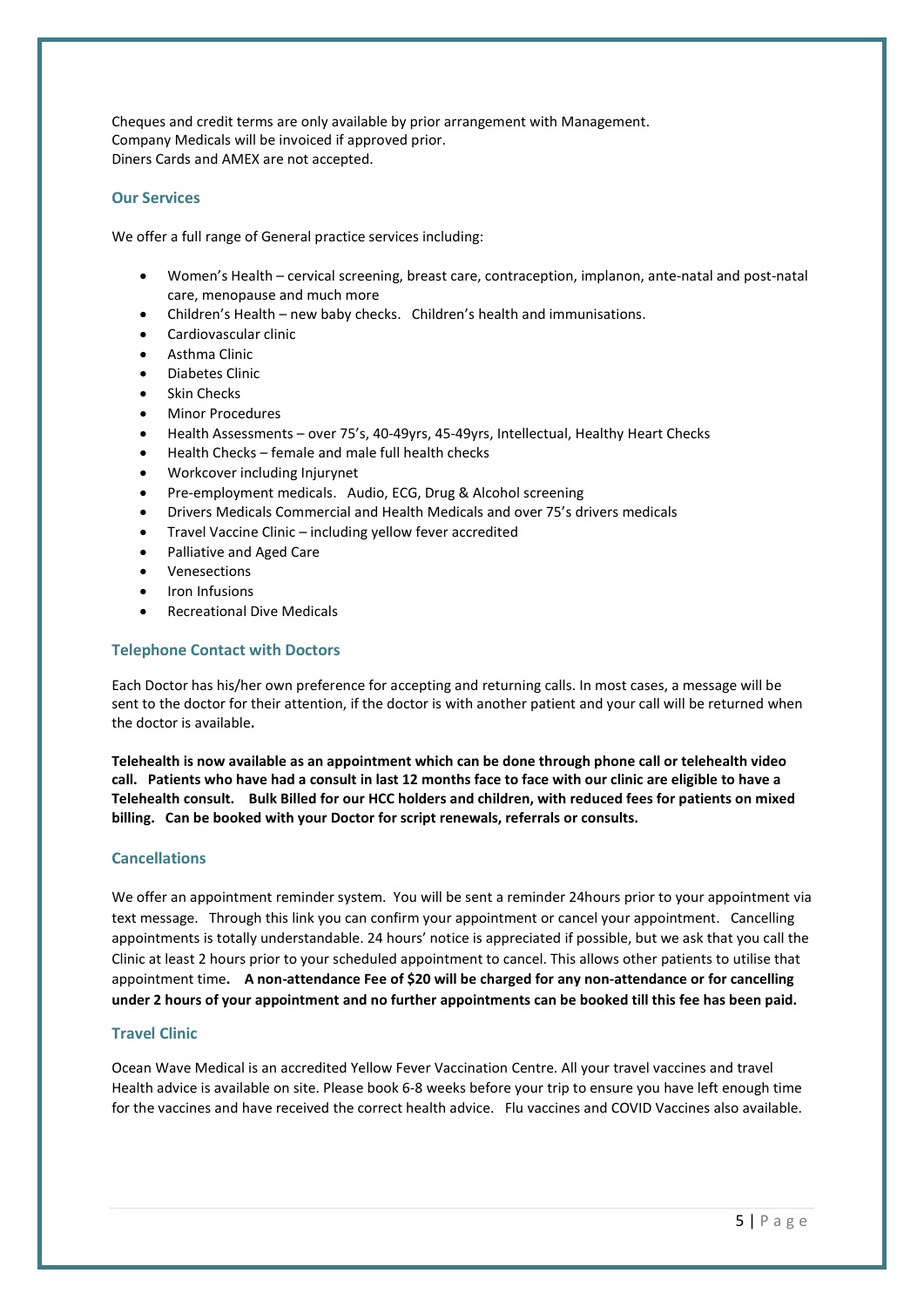# Childhood Immunisations

Childhood Immunisations are typically provided by our Practice Nurse after consultation with your doctor. The Immunisation record is automatically sent electronically to the Government Immunisation Register.

# Reminder System

We are committed to preventative care. We may issue reminder notices via SMS or post, offering you preventative health services appropriate for your care. If you do not want to be part of this service, please let us know. If your doctor has ordered a test for you it is important that you make an appointment as soon as you have had your test so that your results can be given to you. Please ensure that your contact details are up to date as we may need to contact you if your result is abnormal.

# Test Results

We understand that receiving test results is an important part of your treatment. We use a recall system through Hotdoc sms to contact patient's for recall of results. Our policy is that a patient is required to book an appointment either face to face or via phone with his/her doctor to receive and discuss results. This is to ensure the results are properly communicated and appropriate action is then taken. Under no circumstances will reception staff report results to patients. In some situations, a doctor may make other arrangements for communicating results. Please discuss with your doctor exactly how and when he/she intends to make contact. If you do not hear from the Clinic regarding a result, do not assume the result was normal. Please contact the Clinic for follow up with the Doctor. Please be aware, test results are confidential and will only be given to you directly, unless you give permission for your doctor to communicate them to another person on your behalf. In the case of urgent results, the patient will be contacted by phone.

# Privacy/Management of your Personal Health Information

Your medical record is a confidential document, our policy is to ensure the security of your personal health information and is only available to authorised members of staff. A copy of our privacy policy is available upon request.

In accordance with the Privacy Act (1988) all information collected in this practice is treated as "sensitive information". To protect your privacy, this practice operates strictly in accordance with the Act.

We use this information you provide to manage your personal health care. We generally disclose selected information to various other health services involved in supporting your health care management (e.g. pathology, x-ray).

## Transfer of Medical Records

If you wish to transfer your health record to our clinic from another clinic, please complete the Transfer of Medical Records form found at Reception. Fees may be charged by the other clinic. If you wish to transfer your record from this clinic to another clinic, please ask the new clinic/provider to arrange for this to occur. We will transfer a health summary free of charge, however a fee applies for documents over 5 pages. Please speak to reception for a quote. This will need to be paid before the records are sent.

## Communication Services and Access for Patients with special needs

This practice provides a translator service for our patient's. The clinic can arrange free telephone or in-person interpreters through the Translating and Interpretive Service. The National Relay Service is also available for people who are deaf or have a hearing or speech impairment. Alternatively, a family member or other person may be present for a consultation with the patient's consent.

For those with a walking impairment or wheelchair bound, we have a back entrance to our facility with a ramp leading into the clinic as well as disability parking spots. Assistance with wheelchair from our staff is available on request.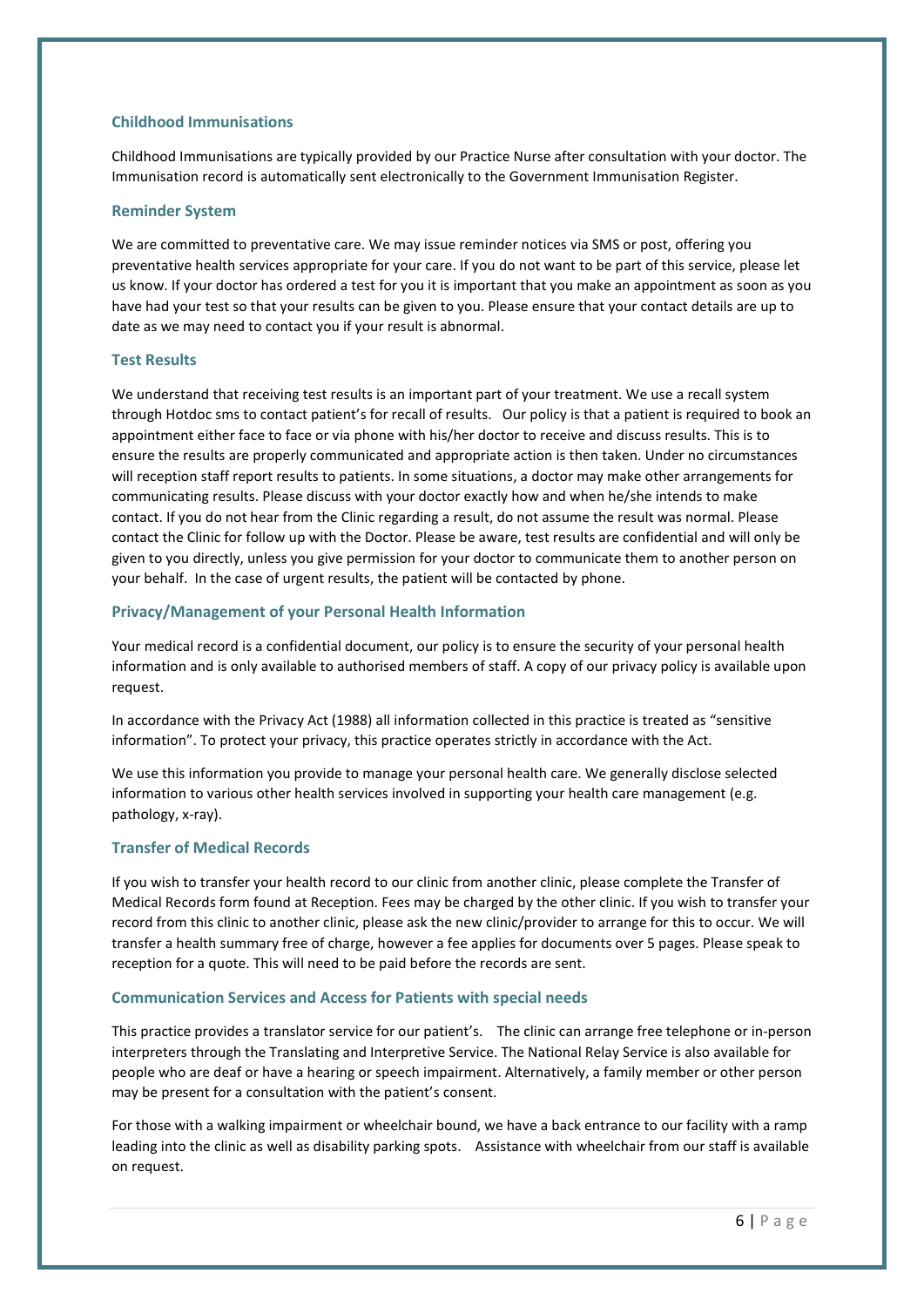# Engaging with Other Services

In order to assist in providing coordinated care, our clinic maintains a directory of local health related services and an on-going professional relationship with many of these providers. Doctors and Nurses engage with local medical services including diagnostic services, hospitals and specialist consultant services, primary healthcare nurses, allied health services, pharmacists, disability and community services, and health promotion and public health services and programs. Depending on the service provided (e.g. pap smears, vaccinations) your health information may be forwarded to National/State Reminder Systems/Registers. By signing our patient registration from you will be consenting to the above.

# Renewing Prescriptions

Please ensure you plan and book ahead with your regular Doctor for script repeats, as an appointment is required to receive these. In person, phone or telehealth is currently available for script renewals. EScripts can now be dispensed, where Doctor sends a barcode to your smartphone for you to present to Pharmacy for script to be dispenses.

If you cannot attend an appointment a request will be sent to your Doctor. For patients who have not attended with their Doctor within 14 days, a script renewal fee of \$15 will be charged if you do not attend an appointment for renewal. This is payable on collecting script. No repeat scripts will be written if you have not had a review with your Doctor within 3 months. These scripts need to be collected and signed for at reception by yourself, your representative or your chemist. If requested to post a \$2 fee will apply in addition to script renewal fee.

## Referrals

If you require a referral to a specialist or allied health provider, please make an appointment to discuss with your doctor. Our practice has a policy on referral documents and ensures the referral contains sufficient information to facilitate optimal care and are transmitted securely for patient confidentiality. A copy of our referral Procedure can be obtained at reception.

## Informed Patient Decisions

It is the policy of this practice that patients are informed of the purpose, benefit, risks and costs of proposed treatment or investigations. Patients will receive sufficient information to allow them to make informed decisions about their care.

## Home Visits

Our preference is for patients to attend the clinic as our Doctors do not visit patients in their home. If a patient is acutely ill, immobile and elderly or have no means of transport to the practice, please call reception on 5491 9044 for discussion of other avenues. Some of our Doctors visit Nursing homes and provide home visits during business hours. Fees may apply.

## Facilities

At Ocean Wave Medical and Ocean Wave Wellness Centre onsite services include:

- QML Pathology open 8.00am to 4.30pm M-F, (closed for Lunch 12-1pm). 9.00am to 12.00 Saturday
- Clinical Psychologist
- Full Nursing support 6 bed treatment room and Private Procedure room for small operations and Chronic Disease clinic
- Accredited Travel Vaccine Clinic
- Physiotherapy also offering Clinical Pilates and Rehabilitation classes
- Podiatrist
- Dietitian
- Audiologist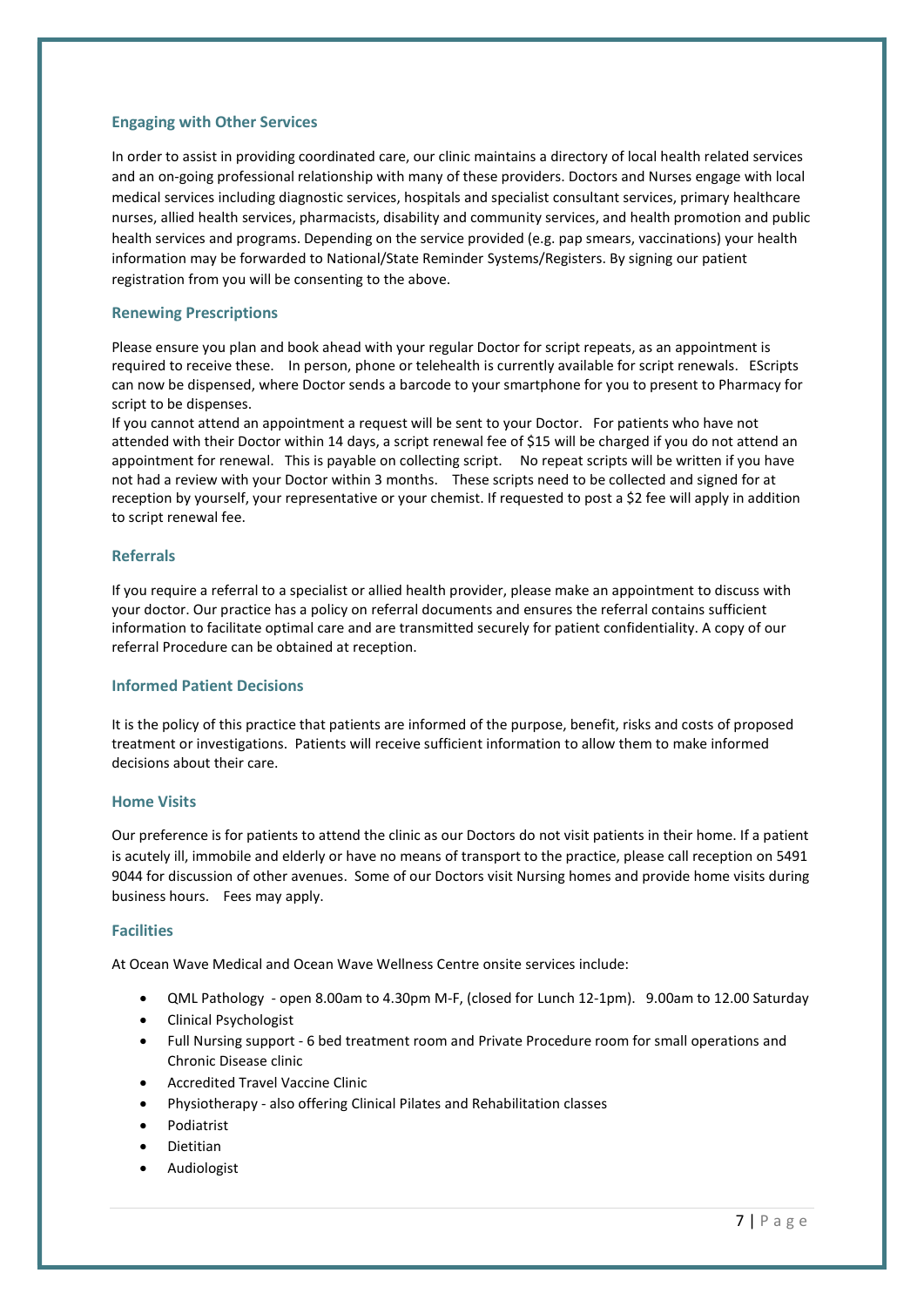Home Delivery of your Prescriptions from local chemist - ask at Reception

Our waiting room areas are designed to be comfortable and functional.

- Magazines and newspapers are provided for reading and a separate children's area is stocked with toys and books. Please feel free to text/email/browse apps on your mobile devices while visiting our Waiting Room. Reducing device volume is appreciated. For your privacy and the comfort of others, please make/take calls outside the practice.
- In the event of a patient presenting with a cold/flu/cough/etc. we may request that you wear a face mask to avoid cross-infection. Alcohol-based hand rub is available at reception and in the waiting room. Handwashing facilities are available in both toilets.
- We have a disabled toilet with a baby change table.
- The water cooler is located by reception for your convenience.
- We have wheelchairs available for use and wheelchair access located at the back of our building.
- Our facility has free off-road parking available at the back of our centre as well as across the road at Ocean Wave Wellness Clinic.

#### No Smoking Policy

Our practice is smoke/tobacco/vape/etc. free in all areas including the car park. Please extinguish all smoking products before entering the car park and do not smoke while in the car park or outside entrances. Your doctor or nurse will be happy to discuss smoking cessation programs with you.

#### Occupational Violence/Harassment/Unreasonable Behaviour Policy

Ocean Wave Medical has a Zero Tolerance Policy and is displayed in our waiting room. All staff and visitors have the right to a safe and comfortable environment. Any form of violence, intimidation, harassment, bullying, etc. is not tolerated and may result in a ban from the practice. In the event of threats or violence the police will be called.

#### Complaints/Comments/Suggestions

We respect your right to have a constructive, accessible, and confidential means for providing positive or negative feedback about our services, and for having these comments or complaints dealt with in a fair and efficient way.

Any concerns can be brought to the attention of the Practice Manager, your GP or the centre's Principal Doctor.

Written feedback and/or complaints may be placed in our suggestion box located at the bookshelf near reception or can be given to any staff member. We also welcome verbal complaints or suggestions for minor matters that would not generally require a written notification (e.g. appearance of clinic, lack of supplies in toilet, temperature). These are matters we may be able to attend to/resolve immediately.

Please feel free to talk to your doctor or receptionist if you have a suggestion or complaint. The Practice Manager is also available to speak with you. This may be arranged via reception.

We welcome feedback and suggestions and take all complaints seriously. We use this feedback as part of our internal process to improve or consolidate the services provided by this Practice. We will respond verbally or in writing depending on each circumstance.

If you wish to take a matter further and feel that you would like to discuss the issue with someone outside of the clinic, please contact the Office of the Health Ombudsman on 133 646 or submit a complaint online via www.oho.qld.gov.au.

Ocean Wave Medical has a Data Breach Policy and follow guidelines set by the Office of the Australian Information Commissioner. Further information on this can be found by visiting www.oaic.gov.au.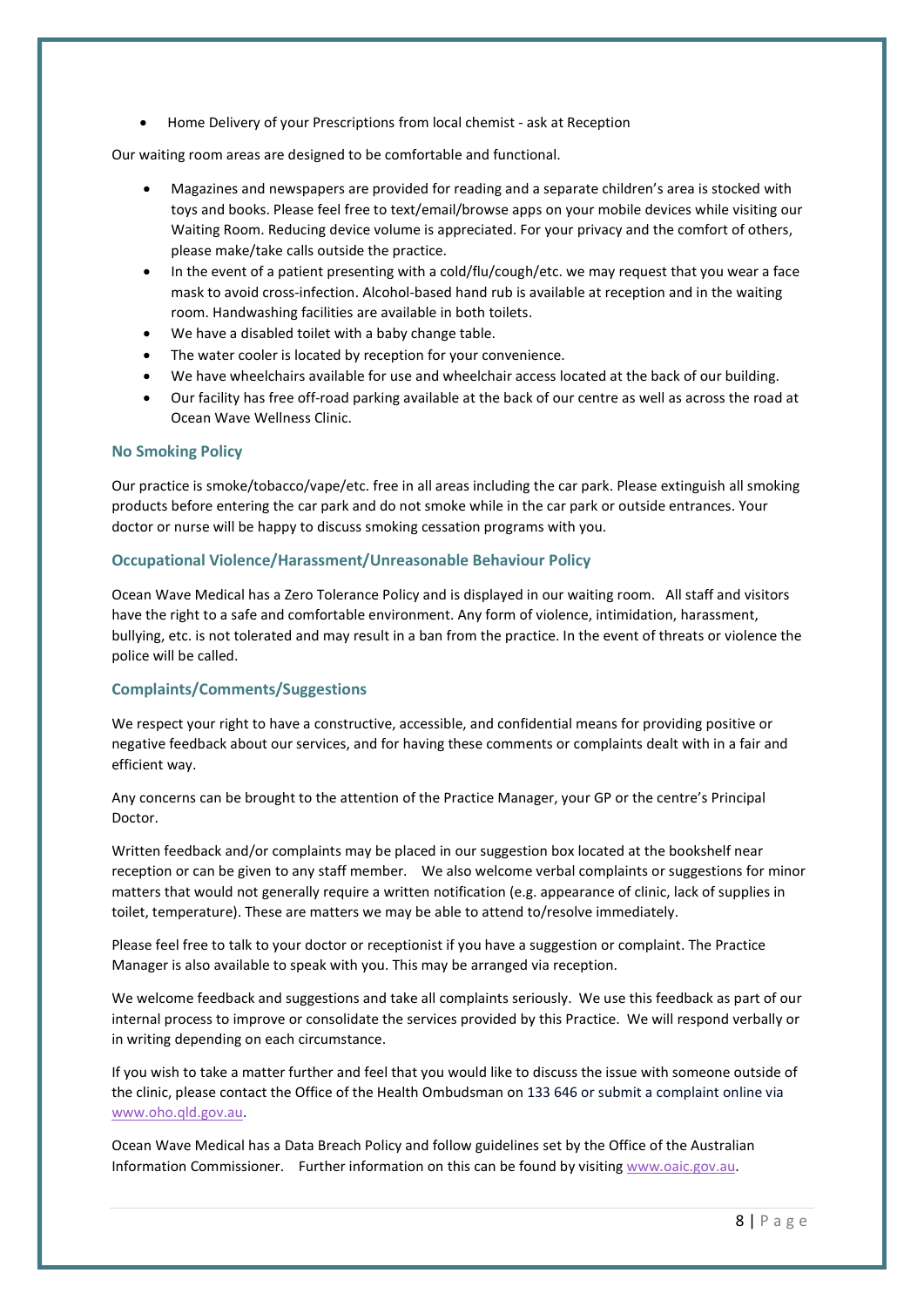#### PRESCRIBING DRUGS OF ADDICTION

It is a Policy of Ocean Wave Medical that new patients will not be prescribed drugs of dependence at the first visit.

We follow guidelines and seek approval from the Monitored Medicines Unit (MMU) before prescribing any S8 or restricted S4 drugs.

Our Doctors use QScript (Queensland's real-time prescription monitoring system), prior to prescribing any S8 medicines, any benzodiazepines, any codeine containing products, quetiapine, tramadol, zolpidem or zopiclone

#### ONLINE BOOKING SYSTEM

Patients can book their appointment online by visiting our website www.oceanwavemedical.com.au and clicking on the BOOK NOW button, which will take you through the hotdoc online booking system.

Book standard appointment for 1 to 2 issues, to discuss anything in length or more than this please choose long appointment. For childhood immunisations, iron infusions, venesections, care plans or health assessments do not book online, ring our Receptionist on 54919044 as we need to book you with Nurse and Doctor.

# AFTER HOURS

#### When Ocean Wave Medical is closed contact

- EMERGENCY 000
- National Home Doctor Service: 137425
- Sunshine Coast University Hospital Emergency Phone 5202 2255
- Minor Injury and Illness Clinic: 8:00am to 4:00pm, 7 days at Caloundra Hospital West Terrace, Caloundra, Phone 5436 8500
- Buderim Private Emergency Department, 12 Elsa Wilson Drive, Buderim (Private Fees apply) Open 24 hours, 7 days a week. Phone 5452 0599

## ALLIED HEALTH AT OCEAN WAVE MEDICAL & OCEAN WAVE WELLNESS CENTRE

Located here at Ocean Wave Medical we have QML Pathology open 8am to 4.30pm weekdays and 9am to 12 on Saturday.

Clinical Psychologist Cornelia Bam is available Monday to Thursday, accepting private patients, workcover, dva and referrals using a MHP to receive medicare rebate.

Custom Denture clinic is in Suite 1 and offer appointments for any denture work, mouth guards etc.

Dietitian visits on site here at OWM and accepts private and care plans.

Ocean Wave Wellness Centre is located adjacent at 27 Mayes Avenue, and offer physiotherapy, podiatry, exercise physiology, audiology and non-invasive beauty services.